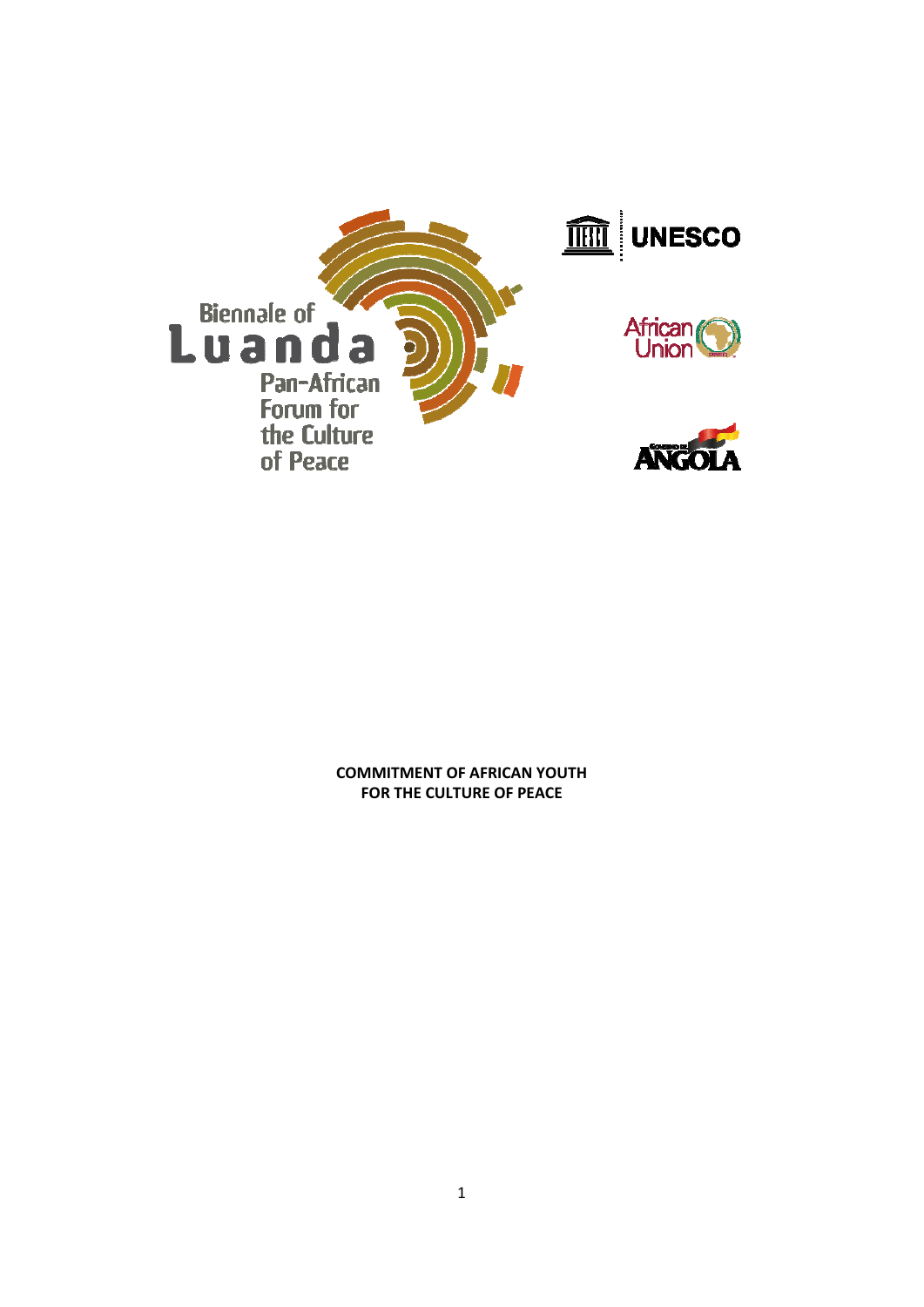**We**, young leaders living in Africa and in the diaspora participating in the Youth Forum of the "Luanda Biennial ‐ Pan‐African Forum for the Culture of Peace"; Forum, held in Luanda (Angola), from 19th to 20th September 2019, under the general theme "Youth and Culture of Peace", divided into two sub‐ themes: "Youth, Peace and Security" and "Creativity, Entrepreneurship and Innovation" ;

**Congratulating** the Government of the Republic of Angola, the United Nations Educational, Scientific and Cultural Organization (UNESCO) and the African Union (AU) on the joint initiative to create a biennial forum for culture of peace in Africa inspired by the Charter for African Cultural Renaissance ;

**Thanking** the Government of the Republic of Angola and its people for their warm welcome and hospitality; as well as UNESCO and the United Nations Regional Office for Central Africa (UNOCA) for their logistical support ;

**Recalling** the UN Security Council Resolution 2250 which states that " [...] young people should take an active part in the establishment of lasting peace and work for justice and reconciliation, and that the demographic importance of the youth of today is an asset that can contribute to lasting peace and economic prosperity" ; reinforced by resolution 2419 which calls on " [...] all relevant actors to consider ways to increase the inclusive representation of youth for the prevention and resolution of conflict, including when negotiating and implementing peace agreements, to take into account the meaningful participation and views of youth, recognizing that their marginalization is detrimental to building sustainable peace and countering violent extremism as and when conducive to terrorism" ;

**Recalling** the call from the AU Peace and Security Council (PSC), at its 807th meeting on "Youth, Peace and Security", held on 8th November 2018 in Addis Ababa (Ethiopia), to "all Member States to urgently implement resolution 2250 of the United Nations Security Council, of, to remove all structural obstacles to effective youth participation, to mobilize the necessary resources and to develop long‐term national plans of action". term for the effective involvement and participation of young people in the promotion of peace and security, as well as in national development processes" ;

**Considering** Article 17 of the African Youth Charter (AYC) recognizing the "important role of youth in the promotion of peace and non‐violence" and inviting States Parties to, inter alia, "build capacity youth and youth organizations in peacebuilding, conflict prevention, and conflict resolution through the promotion of intercultural education, education for citizenship, tolerance, human rights, democracy mutual respect for cultural, ethnic and religious diversity, and the importance of dialogue, cooperation, responsibility, solidarity, and international cooperation " ;

**Recognizing** the expertise of the youth living in Africa, and its diaspora, regarding the thematics of Culture, Peace and Security, Entrepreneurship and others ;

**Recognizing** the increasing need for innovative mechanisms supporting trans and cross-disciplinary approaches for addressing complex governance challenges at local and global scales relating to urbanization, migration, climate change, resource management, gender, and social disparities ;

**Recognizing** the role of Information Communication Technology (ICT) as an accelerator for innovation while also posing as a threat regarding privacy and security through the manipulation and use of data, and the rapid adoption of such systems at both local and global levels ;

**Recognizing** the importance of creativity and innovation through the promotion of entrepreneurship, not only economic but also social, as one of the means to build and consolidate the culture of peace, through the creation of wealth and social value, to benefit individuals and communities ;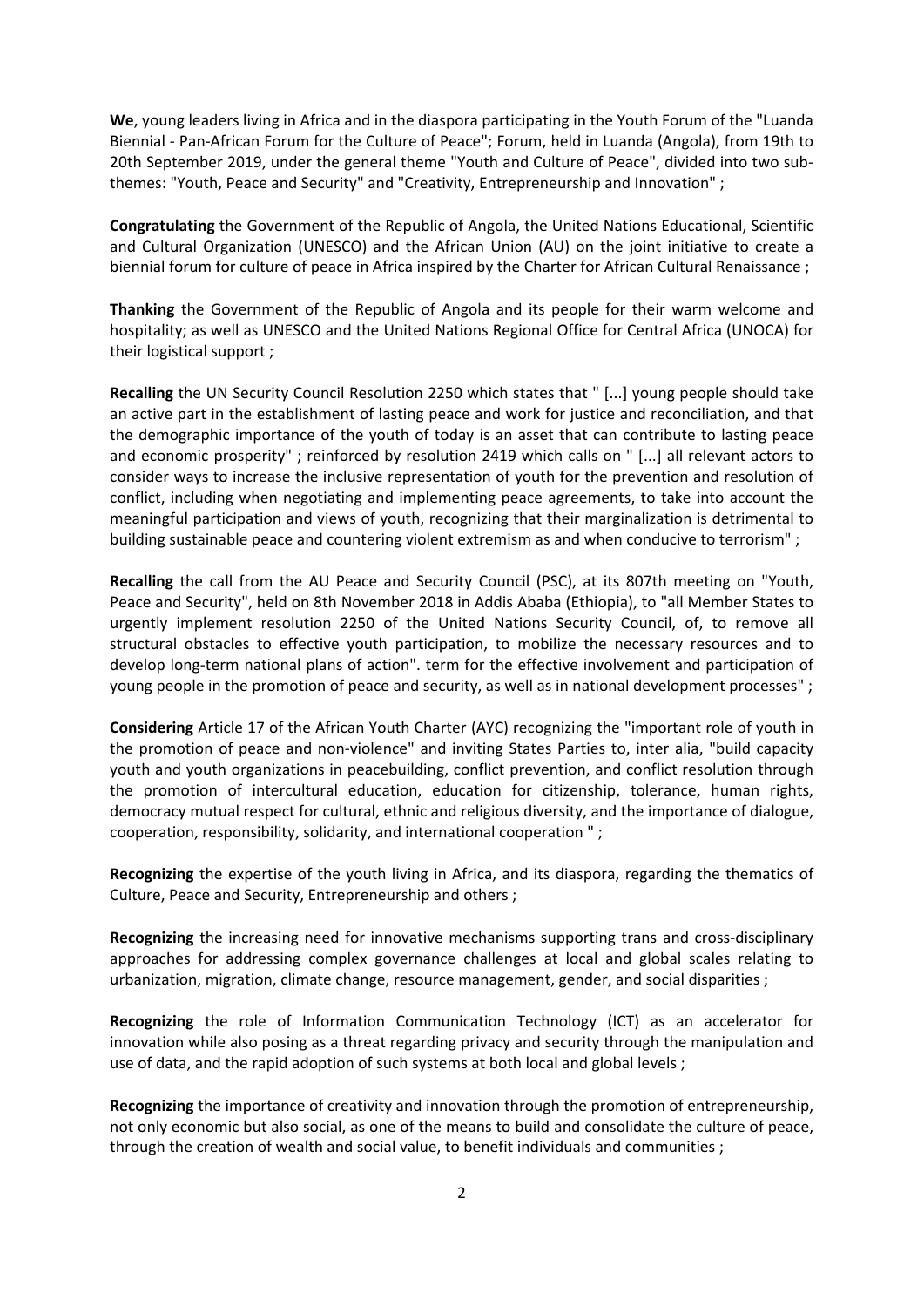**Confronted**, however, by the challenges linked to the access of funding for the actualisation of new entrepreneurship projects or for support for existing entrepreneurs ;

**Noting** that 42% of the population of the African continent will be aged between 15 to 24 years of age by 2030 and that there is an increasing need for more localized inclusive mechanisms of implementation of resolutions 2250, 2419 and 17 of the AYC in various economies of scale ;

**Noting** the lack of dissemination and limited knowledge of resolutions 2250, 2419 and 17 of the AYC, and due to the perception that these resolutions only concern countries in armed conflict and postconflict situations; and the lack of political will of public authorities to implement these international normative instruments relating to youth, peace and security ;

**Self-Conscious** of the need for us to be proactive and our responsibility for aiding in the implementation of these normative instruments, along with the role of Governments be receptive and open to innovation ;

**We are committed,** through our associations and organizations :

- 1) to appropriate these normative instruments and popularize them among young people of our different countries ;
- 2) to conduct national studies on the status of implementation of UN resolutions 2250, 2419 and the African Youth Charter ;
- 3) to expand our partnerships with the private sector, to implement projects and programs in respect to these normative instruments, in particular projects and programs concerning youth in general ;
- 4) to assume responsibilities and be trained in the practice of negotiation and lobbying so as to interact in an effective and efficient manner with the public sector, and to encourage a culture of active citizenship and leadership ;
- 5) to encourage a culture of resilience, autonomy, solidarity, and sharing, notably through the creation of platforms and the participation of the youth in forums of entrepreneurship ;
- 6) to engage, monitor and follow up on the maintenance of youth employment and their careers along with their employability ;
- 7) to work towards the inclusion of expertise of the youth from African continent and the diaspora in the public and private sectors ;
- 8) to engage in research, capacity building, and digitalization to measure societal, economic and political impacts of our work and projects ;
- 9) to interact with our respective public authorities to work for the implementation of fiscal mechanisms favouring and encouraging corporate philanthropy in favour of innovation and creativity in the field of economic and social entrepreneurship of the youth ;
- 10) to contribute to the preservation and promotion of our cultural heritage, both tangible and intangible, as a means to achieve societal cohesion and the reconciliation of cultures ;
- 11) to support trans-generational dialogue for knowledge exchange and experiences ;
- 12) to work, primarily through our organisations and others, for the realisation of gender equity and the autonomy of women and girls.

## **We request** :

1) the Pan-African Youth Network for Peace Culture (PAYNCoP) to coordinate at the continental level, with the support of UNESCO and the AU, the conduct by 2020 of national studies on the state of play of implementation of resolutions 2250, 2419 and the African Youth Charter and to report every four (4) years ;